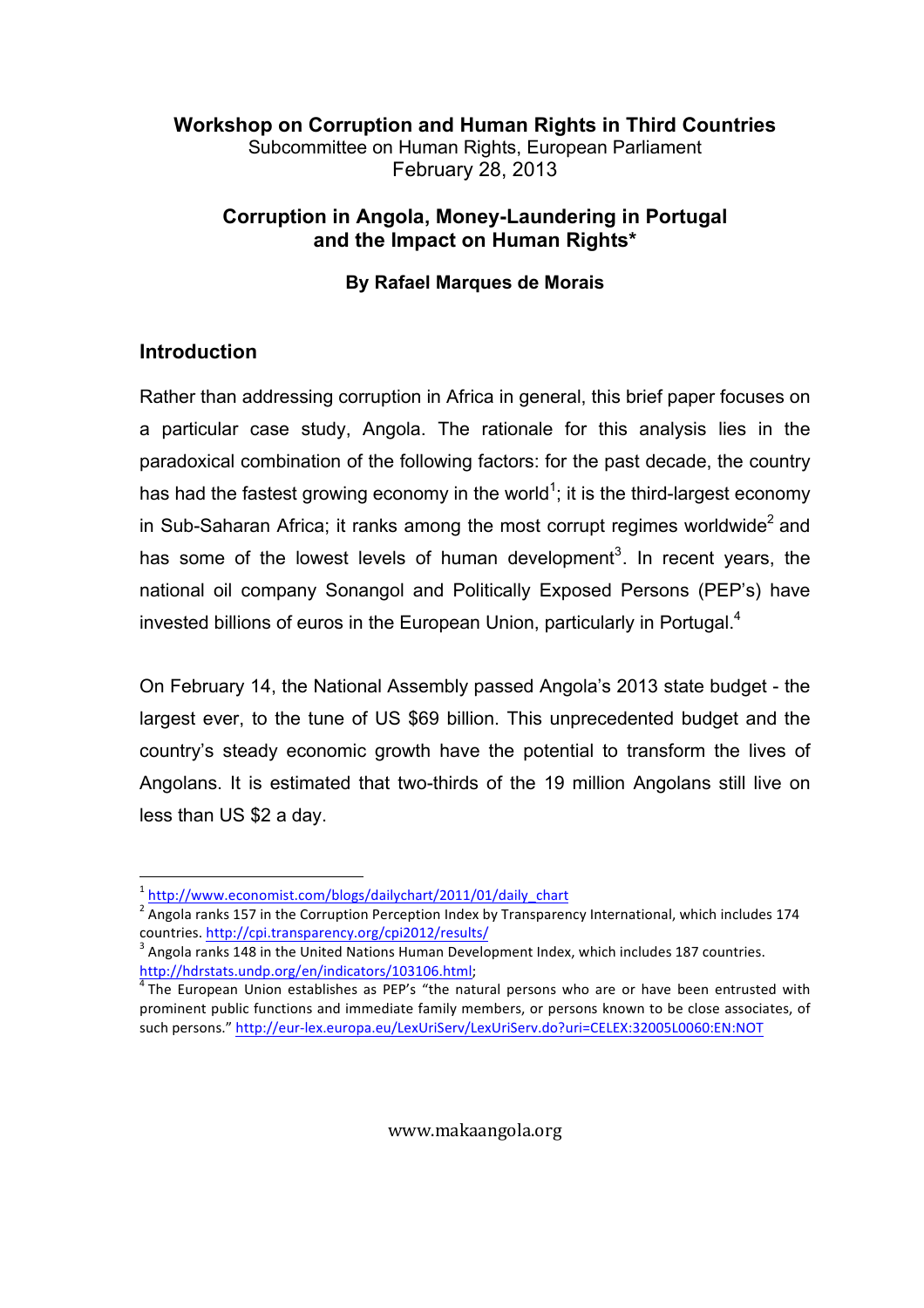A closer inspection of the state budget highlights a disturbing pattern, repeated from previous years, of open corruption and investments in the police, military and intelligence apparatus, in such a way as to result in repression and human rights abuses.

For a better understanding of the phenomenon, this presentation highlights, first, the country's legal framework on corruption and the institutional initiatives and responses to the scourge. It then addresses corruption in the public and private sector, how they intersect, overlap and impact on both human rights and development. Finally, it provides recommendations on how the European Union can help to fight corruption in Angola.

## The Legal Framework and International Efforts

In November 2009, President José Eduardo dos Santos reiterated that corruption was the country's biggest problem and announced a "zero tolerance" policy against it. Within six months, the National Assembly passed comprehensive legislation to combat corruption. The "Law on Administrative Probity" harmonized the previous legislation that had been dispersed in a number of different laws since 1990. The law prohibits public servants from receiving gifts, money, assets or other economic benefits, such as a commission, a percentage or reward in a business deal. Moreover, the Penal Code makes it a criminal offence for private enterprises to engage in private business ventures with public officials. Angola has also incorporated into its domestic laws the Southern Africa Development Community's (SADC) "Protocol Against Corruption," the African Union's "Convention on Preventing and Combating Corruption," and the United Nations' "Convention against Corruption."

The reality, however, is one of institutional practices that run counter to any idea of political will and legal order to tackle corruption, especially at the high echelons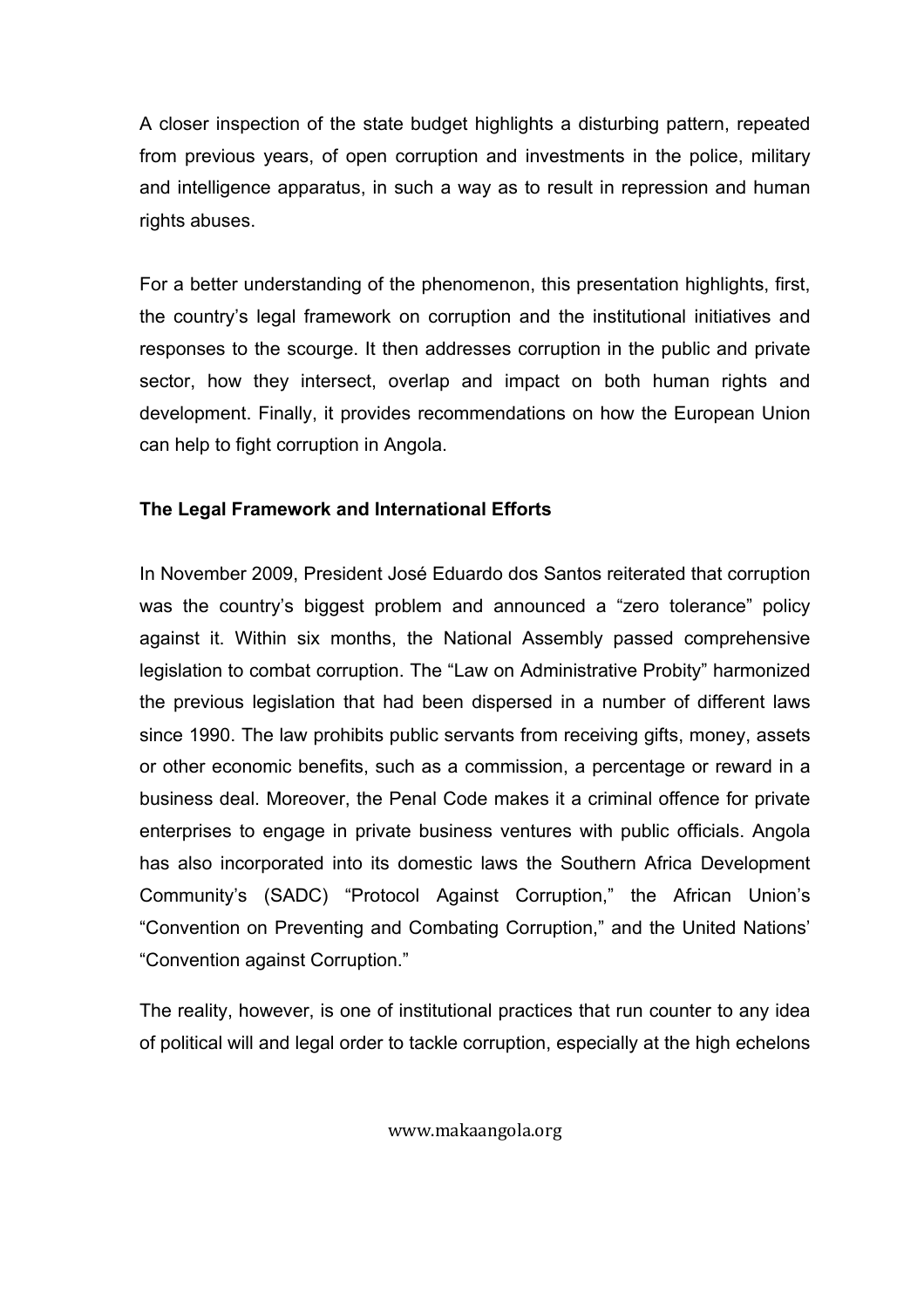of power. A climate of impunity pervades the country's political and economic structures, despite some improvements in the legal framework.

President Dos Santos has maintained the status quo by earmarking substantial funds, in the budget for the presidency, for two of his children's private television and marketing companies. This year's allocation reaches US \$110 million, in a flagrant show of corruption and nepotism.<sup>5</sup> This is besides endowing his inexperienced son José Filomeno dos Santos with a US \$5 billion purse from the country's oil revenues, as the de facto head of the controversial Angolan Sovereign Wealth Fund. By law, the father's appointment of the son is a clear case of nepotism and corruption.

Recently, the state newspaper Jornal de Angola, the only daily paper in the country, celebrated Forbes' ranking of President José Eduardo dos Santos's daughter, Isabel dos Santos, as the first female billionaire in Africa. It stated that it was a testament to how the government was fighting poverty and making Angolans rich.<sup>6</sup> Yet, a brief investigation undertaken by the author demonstrates how her fortune derives from her father's presidential decrees for her family's benefit and illicit enrichment. In one particular case, in 2006, the state bought 49 percent of the shares in the cement company Nova Cimangola, for US \$74 million, and soon after those shares where transferred to her business portfolio.<sup>7</sup> The state lost what it had invested.

It is through this kind of corrupt schemes that a successful investment formula is being internationalized by Angolan PEP's. As an illustration, some reputable Portuguese investors had to associate themselves with Isabel dos Santos to gain

<sup>!!!!!!!!!!!!!!!!!!!!!!!!!!!!!!!!!!!!!!!!!!!!!!!!!!!!!!!!</sup>  $<sup>5</sup>$  For more information on the President's budget allocations to his children see</sup>

http://makaangola.org/2013/01/24/do-presidente-para-a-sua-familia-a-vala-de-drenagem/?lang=en  $^6$  See the article which title, in English, is "Angola: Always Moving Upwards." http://jornaldeangola.sapo.ao/19/42/angola\_sempre\_a\_subir

 $^7$  The purchase was made official by the Council of Ministers' Resolution 78/06, and recently Isabel dos Santos admitted her control of Ciminvest, the company that benefited from the shares, in her CV filing to the Portuguese Securities and Exchange Comission (CMVM).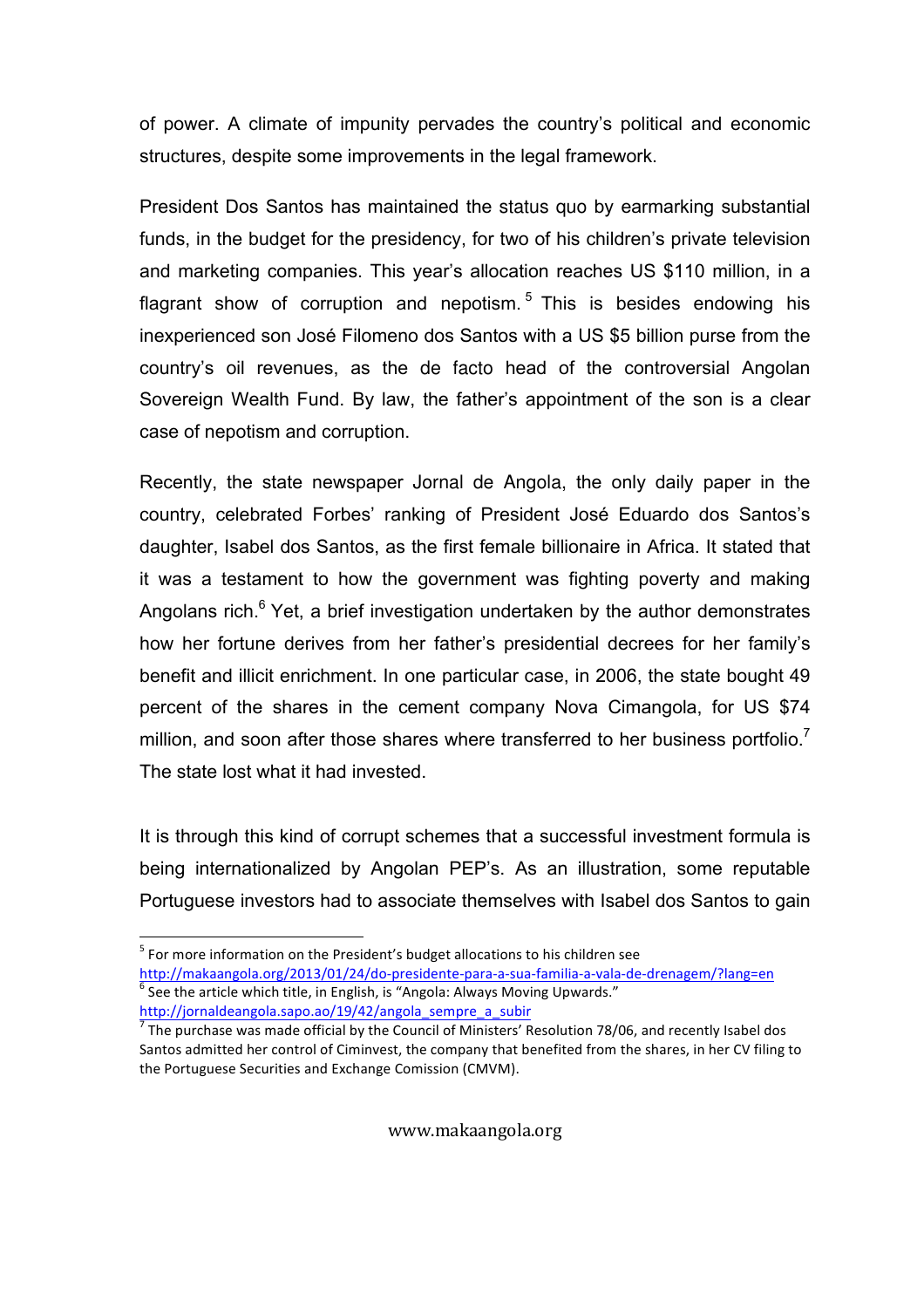access and privilege in the Angolan market. In return, the same partnerships yielded joint investments in Portugal, and vice-versa. A case in point is that of billionaire Américo Amorim who had joined ventures with Isabel dos Santos in Nova Cimangola and Banco BIC. Meanwhile, Isabel dos Santos entered into the shareholding structure of Portuguese oil company Galp, funded by Sonangol and through Américo Amorim, and both have established Banco BIC in Portugal as well. Isabel dos Santos is, by EU and international definition, a PEP.

Undaunted, President Dos Santos has also kept the tradition of reappointing government officials and public managers who are under criminal investigation for serious corruption crimes.<sup>8</sup> By doing so, he grants them immunity from prosecution and therefore total impunity. This is President Dos Santos' way of leveraging his power on the ruling elite, by letting them rob the country at will, and keeping them from jail.

But the blunt and open way in which the President is enriching his own family has heightened tensions within the regime. From being the guardian of the corrupt, the President is fast becoming the greatest liability for his own entourage.

 From this brief overview, it is clear that any anti-corruption legislation can be enforced only when the President himself is subjected to the law. This means the functioning of checks and balances among state institutions, an autonomous judiciary, and freedoms of press and expression to mirror civil society's scrutiny over the powers that be. In spite of having held peaceful elections last year, the Angolan political regime lacks such failsafe guarantees for a functioning democracy.

Hence, international mechanisms to combat corruption and systematic human rights abuses in Western Europe and the United States can serve as important

endon<br>Interpret on the subset of the subject at http://makaangola.org/2012/06/21/english-the-next-vp-and-<br>Interpret on the subset of the subject at http://makaangola.org/2012/06/21/english-the-next-vp-andthe-legalization-of-corruption/?lang=en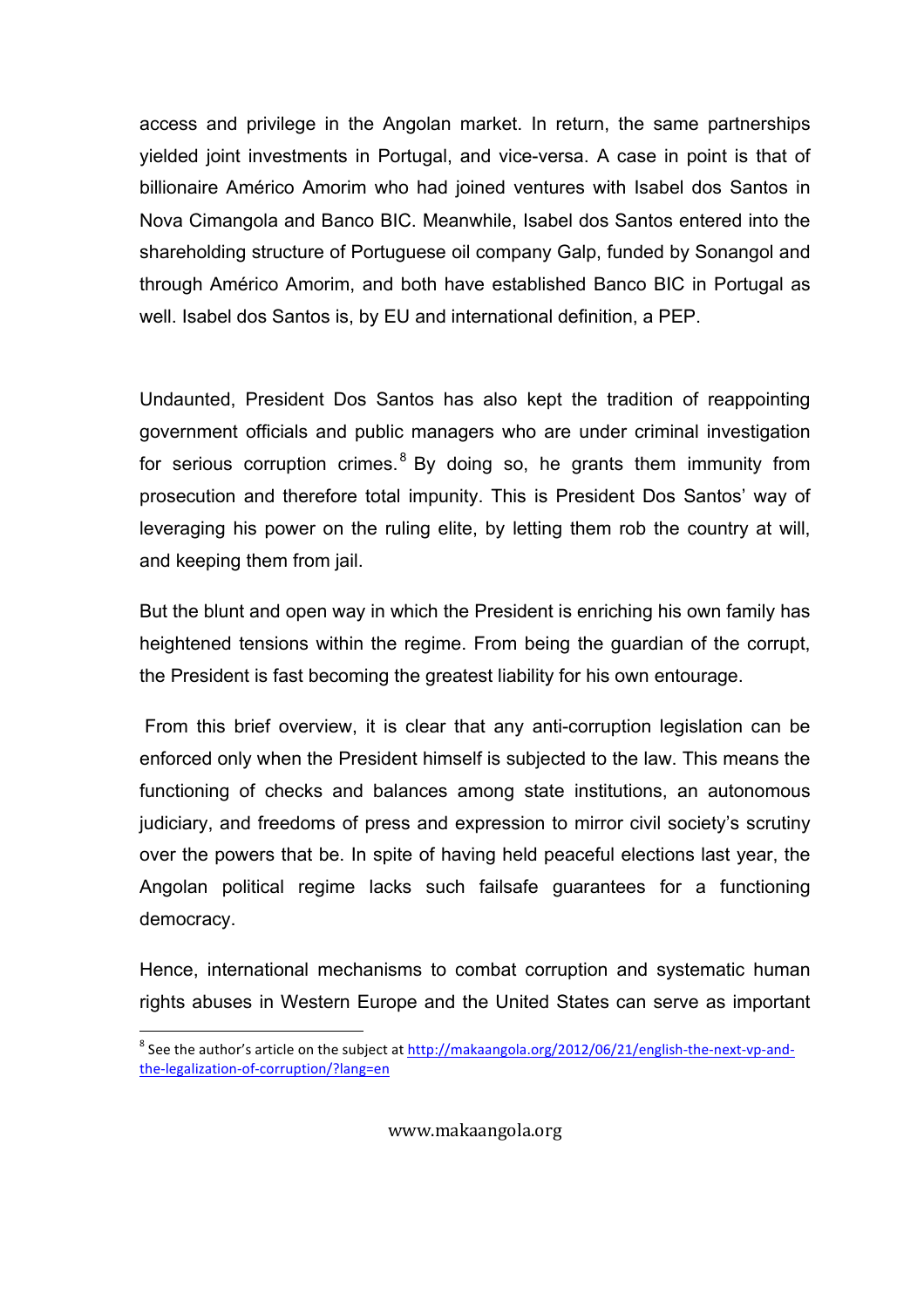deterrents. A string of current high profile criminal investigations of senior Angolan government officials and immediate family members in Portugal, for money-laundering, fiscal fraud and other illicit activities provide a critical reminder. Government officials plunder their country and let their people suffer while stashing much of their ill-gotten gains in Europe. It is essentially in Europe that African leaders and their families try to emulate and surpass the richest and the vain in everyday spending on luxury goods. For this to happen, Angolan PEP's need, for instance, corrupt banking channels, corrupt European government officials, businesspeople and lawyers to facilitate, partner with and legitimize such operations.

#### Overlapping Public Office with Private Business Interests

In much of Africa, government officials try to conceal their private business dealings through the use of proxies.

But in Angola, on the contrary, government officials and other relevant public officials openly overlap their public duties with their private business interests, and often use their offices to advance their business dealings. In a public statement, for instance, the Office of the Attorney-General acknowledged that Attorney-General João Maria de Sousa is the co-owner of Imexco, a private company that has done business with his office, and prospers as a supplier to the government.<sup>9</sup> The office justifies this illegal situation as the attorney's general legal entitlement as a citizen.<sup>10</sup>

The most tragic example of such overlapping has occurred in the diamond-rich areas of the Lundas, in the northeast of Angola. Nine generals, led by the

!!!!!!!!!!!!!!!!!!!!!!!!!!!!!!!!!!!!!!!!!!!!!!!!!!!!!!!!

 $9$  Angop.'"PGR Lamenta Violação do Segredo de Justiça", February 25, 2013. http://www.portalangop.co.ao/motix/pt\_pt/noticias/politica/2013/1/9/PGR-lamenta-violacao-segredo-Justica-Portugal,c03aaf71-b58d-457c-93bd-ff3a4bb14006.html

<sup>&</sup>lt;sup>10</sup> In 2009, the author wrote to President Dos Santos on the ilegal business activities of the current Attorney-General. http://makaangola.org/2009/11/01/carta-ao-presidente-de-angolaletter-to-thepresident-of-angola/?lang=en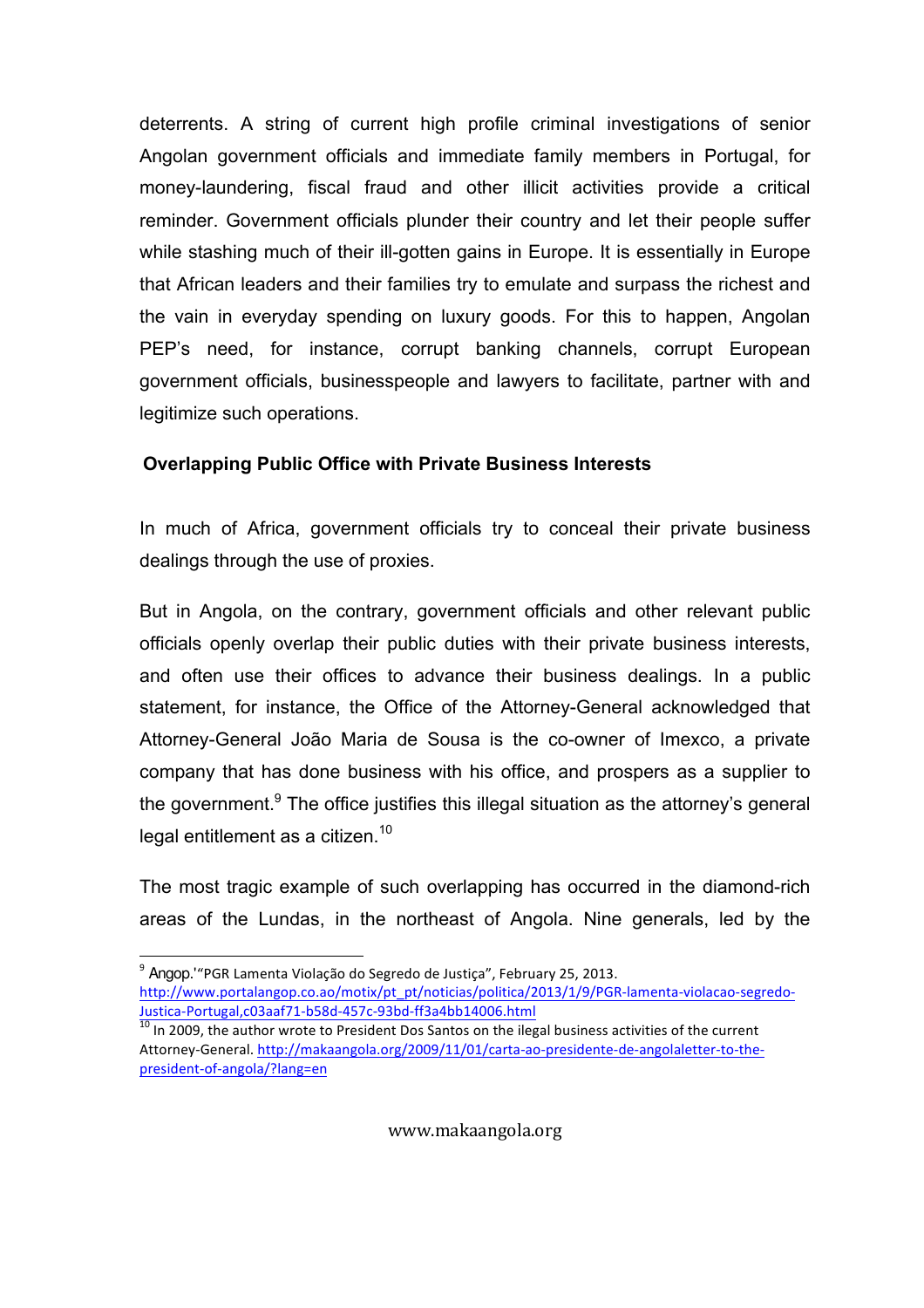minister of State and head of the Military Intelligence Bureau at the Presidency, general Manuel Hélder Vieira Dias "Kopelipa", are the shareholders of the diamond mining company Sociedade Mineira do Cuango and of the private security company Teleservice. On behalf of these companies, private security guards, often supported by the Angolan Armed Forces, have been committing atrocities in the region against local communities and artisanal miners. Among the gruesome abuses suffered regularly by the local people of the Lundas are extortion, torture, unlawful imprisonment, and murder.

Recently, the generals sued the author of this article in a Portuguese court, for exposing them in a searing report "Blood Diamonds: Corruption and Torture in Angola" as being morally responsible for crimes against humanity committed in the Lundas. In February, the generals lost their case as the Portuguese Public Prosecutor's Office dismissed the criminal complaint on the grounds that the information contained in the report was of public interest and protected by freedom of expression. Nonetheless, the officers admitted being the rightful shareholders of such companies. In spite of their clear involvement in gross human rights violations, and blatant acts of corruption, these same generals continue to use the proceeds of their crimes to invest and enjoy life in the European Union, particularly in Portugal. In Angola, Teleservice continues to protect some E.U. embassies and multinationals.

Angolan diamonds remain much sought after in the European Union and in the United States. The Angolan regime is still a leading member of the Kimberley Process, the system supported by the United Nations to root out blood diamonds from the international markets.

#### International Complicity

What makes corruption so dispiriting in Angola and swiftly wears down local initiatives to address it are the levels of international complicity. In 2011, the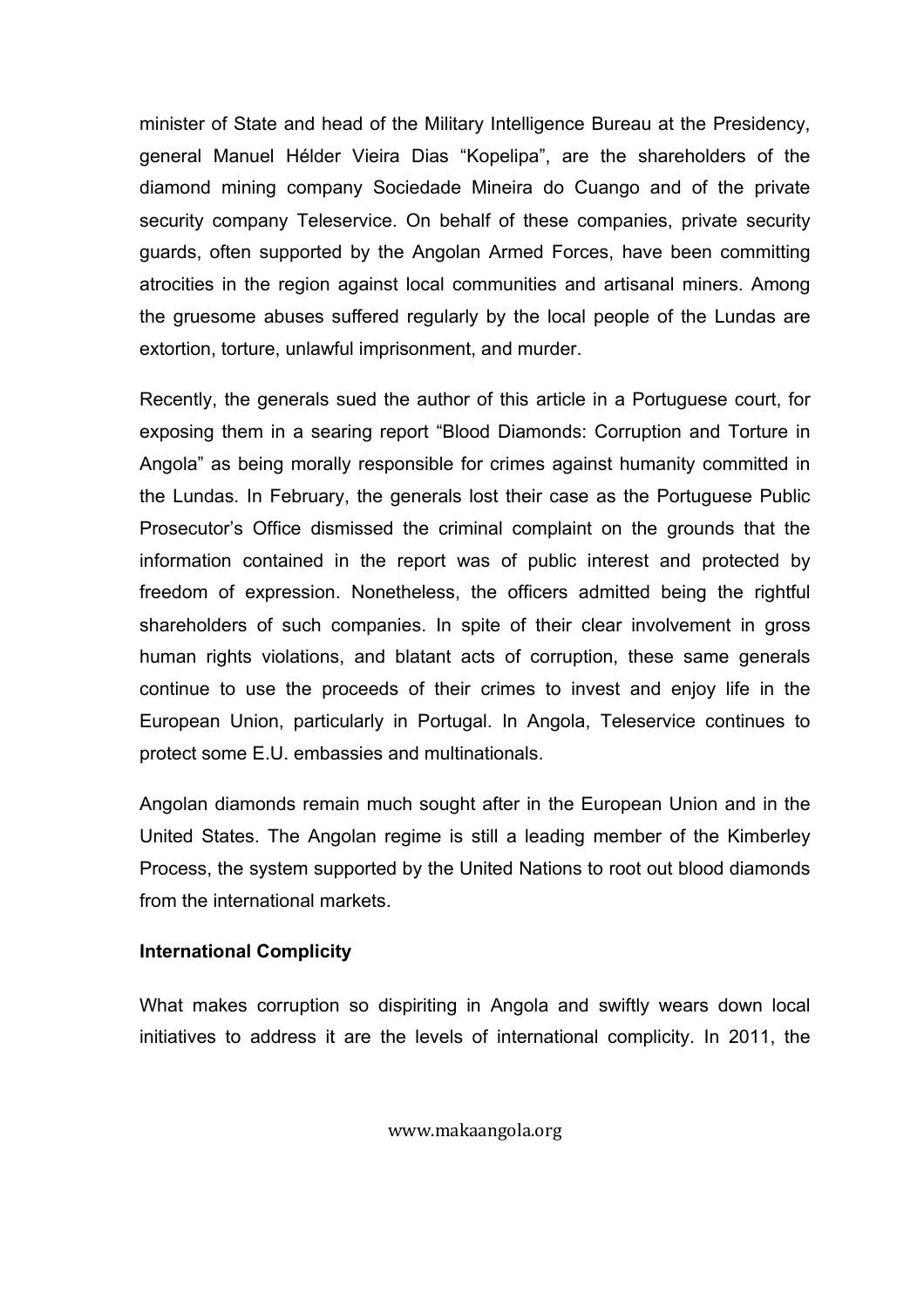International Monetary Fund (IMF) revealed that US \$32 billion went missing from the State's accounts from 2007 to 2010.<sup>11</sup> The government justified the diversion of the funds on Sonangol's quasi-fiscal operations, and that such funds, from oil revenues, were not deposited into the treasury accounts as required by law. <sup>12</sup> A legal requirement has been in place since 1989, establishing the procedures for Sonangol to deposit the oil revenues, taxes and royalties into the treasury's accounts.<sup>13</sup> Furthermore, Sonangol had to submit yearly financial reports to the Court of Audits, as required by law.<sup>14</sup> The company's executives failure to comply with this law for years, is a criminal act sanctioned by the President. The IMF ignored the Angolan legislation and legitimized the impunity of the individuals directly responsible for the looting of the funds. President dos Santos, as head of the executive, and vice-president Manuel Vicente, the CEO of Sonangol at the time, are the main culprits for the missing funds and, ultimately bear criminal and civil responsibility for the illicit diversion of the funds.

The IMF helped the government dampen the outrage by stating that "for sure, there will be excellent technical explanations" for the missing US \$32 billion.<sup>15</sup> And for sure, the Angolan government put forward some "technical explanations." It said that Sonangol used US \$18.2 billion for "housing projects, railway rehabilitation, infrastructure for special economic zones, and [… ] other infrastructure." This vague justification was enough for the IMF, who also did not care that further US \$4.2 billion remained unaccounted for. It also raises further questions about why Sonangol, a state-owned enterprise, is bypassing the Finance Ministry and taking on direct responsibility for projects that properly

!!!!!!!!!!!!!!!!!!!!!!!!!!!!!!!!!!!!!!!!!!!!!!!!!!!!!!!!

<sup>&</sup>lt;sup>11</sup>The author is writing further about the IMF on Angola, in a chapter for an upcoming book. International Monetary Fund. "Angola—Fifth Review Under the Stand-By Arrangement", IMF

Country Report No. 11/346, December 2011:9. www.imf.org/external/pubs/ft/scr/2011/cr11346.pdf <sup>12</sup> Presidency's statement of January 17 2012.

 $13$  See Diário da República, I Série, nº17, 1989:130.

 $14$  Lei Orgânica e do Processo do Tribunal de Contas (Lei 13/10), Art.

<sup>&</sup>lt;sup>15</sup> Jornal'de'Angola,'January 21, 2012.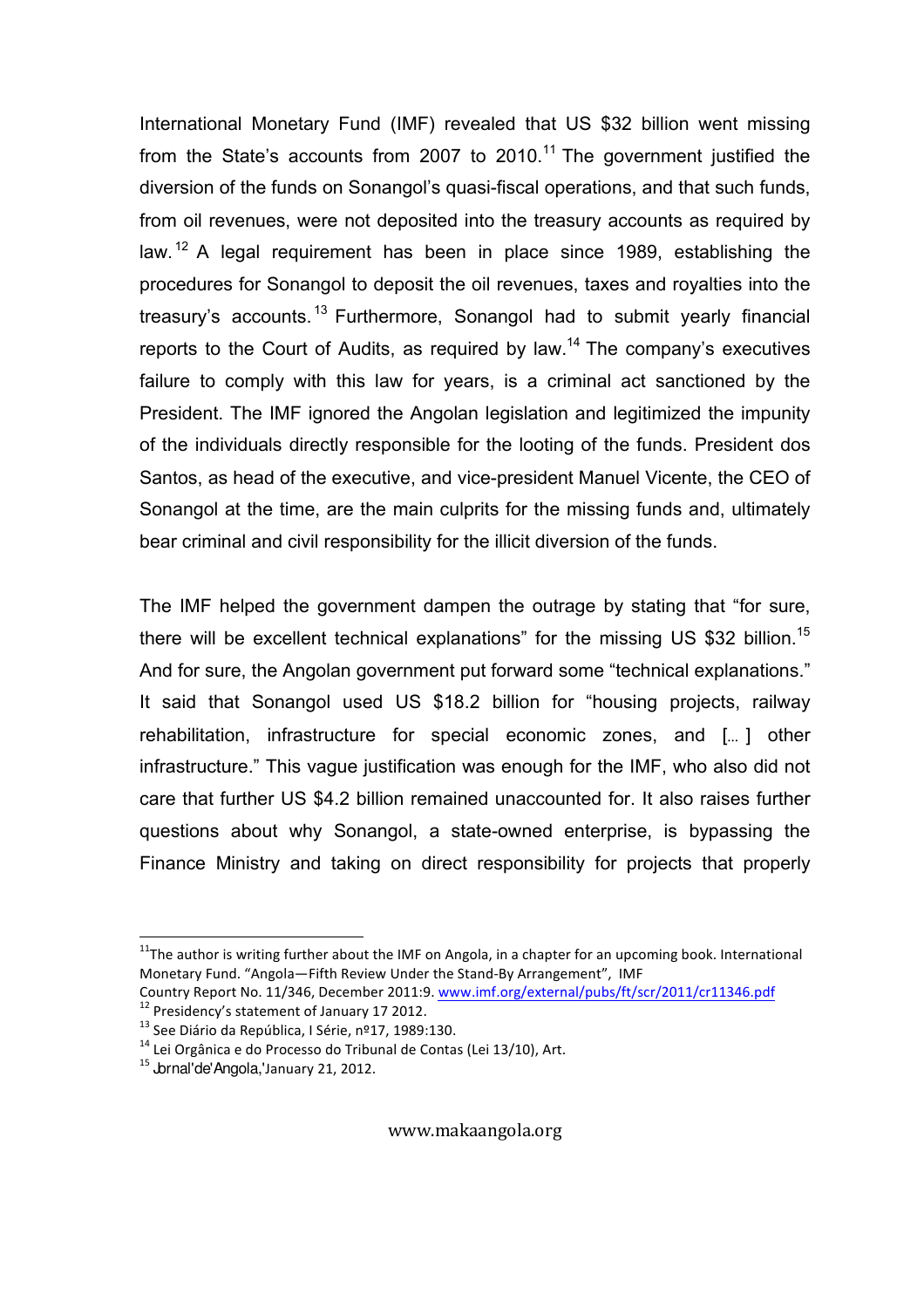should fall within the remit of the Angolan government ministries responsible for infrastructure.

Without a credible and detailed explanation or an independent audit, the IMF proceeded to make a final payment to Angola under a previous loan agreement, thus giving a clear indication to the regime that looting of its people's resources is not a problem. This level of corruption is staggering, by all standards – US \$32 billion amounts to 25 percent of the country's gross domestic product. This degree of international complicity is no less appalling. What can Angolan anticorruption laws accomplish in the face of such complicity from the world's leading financial institutions? The European Union has major influence on the board of the IMF and it has remained quiet about this case.

The rationale for this international complicity seems to be justified by the fact that Angola has shown some improvement in key indicators during the past decade. In fact, the country's corruption perception ranking has improved and human development indicators have showed some progress.

But this reasoning is disingenuous because of two main reasons. Firstly, the baseline for comparison was extremely low, as Angola had just gotten out of a decades-long civil war, which destroyed much of its infrastructure and left the country in a disastrous humanitarian situation. One can argue that this is a tough starting point, but it is also a baseline from which the slightest improvement takes on an exaggerated significance.

Secondly, Angolan's exponential economic growth, based on high oil prices in the international markets, brought the country an astounding stream of revenue, which could not fail to bring some level of improvement to its much-needed population. The fact that the improvement in human development indicators is only so slight should be seen as a sign of how poorly those revenues have been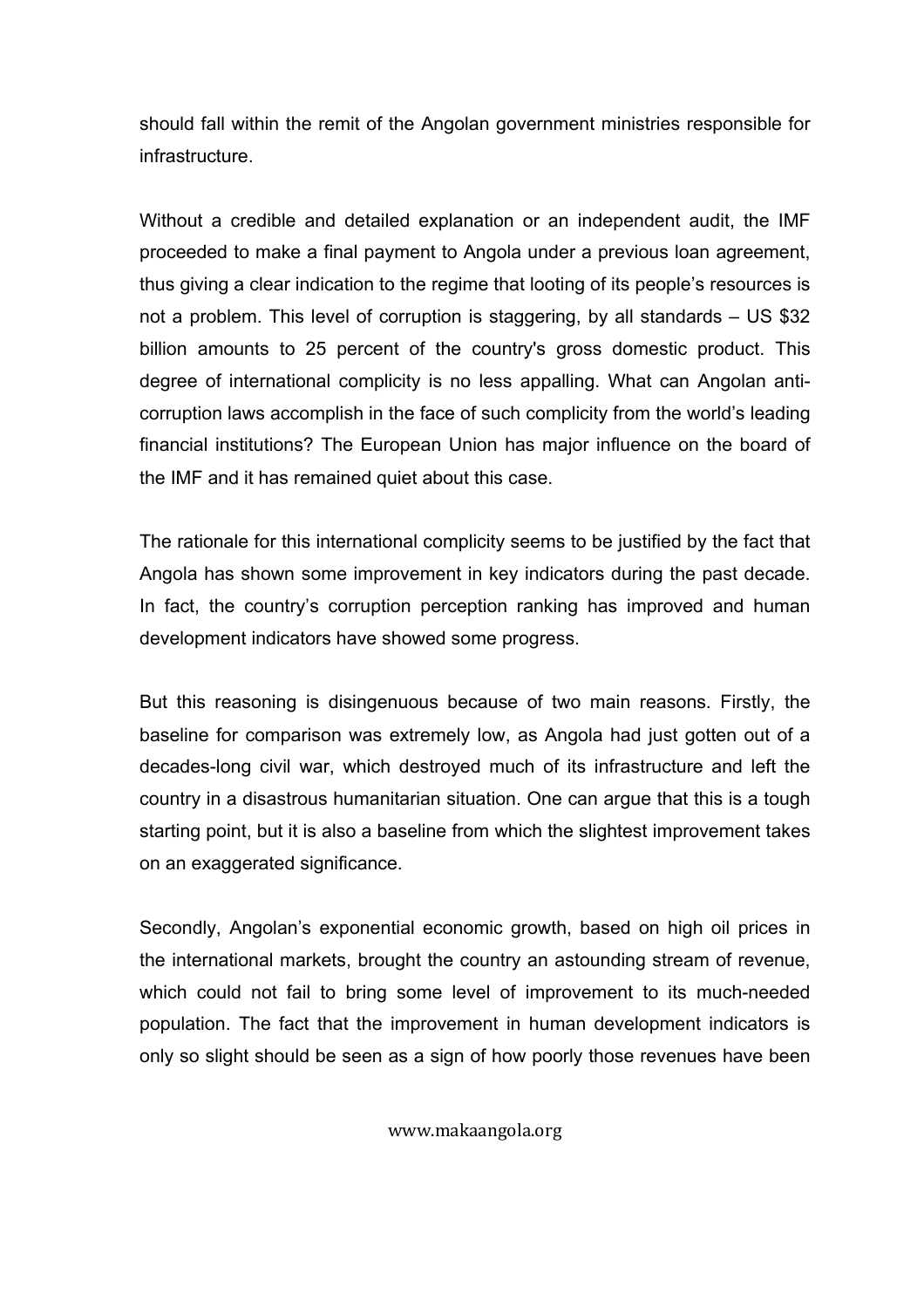used to the benefit of the people, the more so given the astonishing levels of corruption within the Angolan regime.

#### Authoritarianism

The unremitting criminal behavior by Angolan senior officials can only be sustained by more corruption. The allocation of more than 18 percent of the current US \$69 billion State budget to defense and security is a good example.<sup>16</sup> Much of the funds allocated to these sectors, in the past years, have not resulted in improvements in the provision of basic logistical conditions, lodging and equipment for soldiers and on-duty police officers in most of the country. Instead, a small group of high-ranking officials continue to make massive fortunes through the plunder of such funds. What the country leaders downplay is that there is growing awareness in society about the consequences of high-level corruption. The military, the police and the security apparatus are not immune to public outcry. Thus, the deplorable conditions in which the intermediate officers, the army and police rank-and-file operate have become a critical fault line, upon which the regime's stability is resting.

Also, the arbitrary use of such forces to commit human rights abuses to safeguard private business interests, further erodes the morale and the supposed unity of the army and the police as the pillars of the regime.

At the beginning of the month, more than 500 soldiers and police officers, supported by seven helicopters and lethal equipment, were used to subdue the residents of a neighborhood in Luanda, while their houses were being leveled to the ground. The land in question, as it is emerging, will serve the private interests

<sup>!!!!!!!!!!!!!!!!!!!!!!!!!!!!!!!!!!!!!!!!!!!!!!!!!!!!!!!!</sup>  $^{16}$  See the author's recent article on the budget allocations for the Presidency, the military and the security services at http://makaangola.org/2013/01/21/english-a-record-budget-for-the-presidency-themilitary-and-the-spooks/?lang=en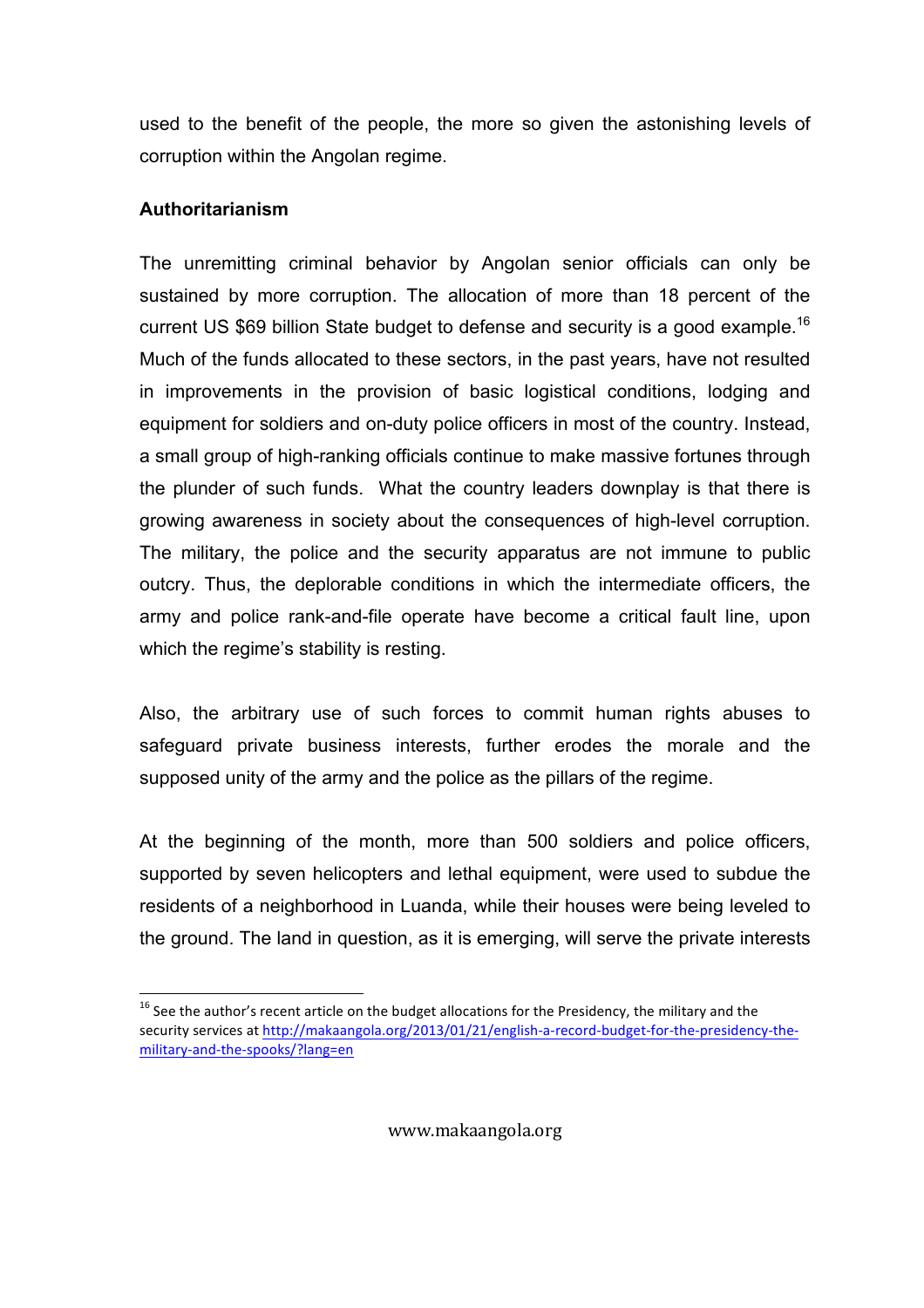of senior members of the Presidency. They are the only ones with the real power to command such an operation. As a consequence, more than 5,000 people were left homeless and tens were arrested. Summary trials convicted up to 40 detainees of illegal land occupation, without due process. The convicted included visitors and relatives of the evicted dwellers, who could in no circumstance be accused of illegal land occupation.

## Recommendations

International complicity is the critical component for the maintenance of corruption and the authoritarian State. This is the point of leverage the European Union can effectively address to help promote changes and the rule of law in Angola.

As corrupt Angolan investments have become a lifeline for many Portuguese companies, and for more than 100,000 Portuguese citizens living and working in Angola, the Portuguese government has become hostage to the tantrums and blackmail of Angolan PEP's. The most recent threats came from the Angolan Attorney-General, general João Maria de Sousa, who is also being investigated in Portugal on suspicion of money-laundering activities. He openly threatened that the investigations would undermine the bilateral relations between the two countries. <sup>17</sup> Meanwhile the government's propaganda mouthpiece Jornal de Angola printed vitriolic attacks against Portugal and openly recommended that Angolan investments should be directed elsewhere.<sup>18</sup> This kind of reaction and pressure has become recurrent whenever Angolan PEP's face criminal investigations in Portugal. Their Portuguese partners also use the same

<sup>!!!!!!!!!!!!!!!!!!!!!!!!!!!!!!!!!!!!!!!!!!!!!!!!!!!!!!!!</sup> <sup>17</sup> The Attorney-General made the statement during an interview to the Portuguese Public Television RTP. http://www.rtp.pt/noticias/index.php?article=631043&tm=7&layout=122&visual=61 <sup>18</sup> http://jornaldeangola.sapo.ao/19/42/alvos\_selectivos